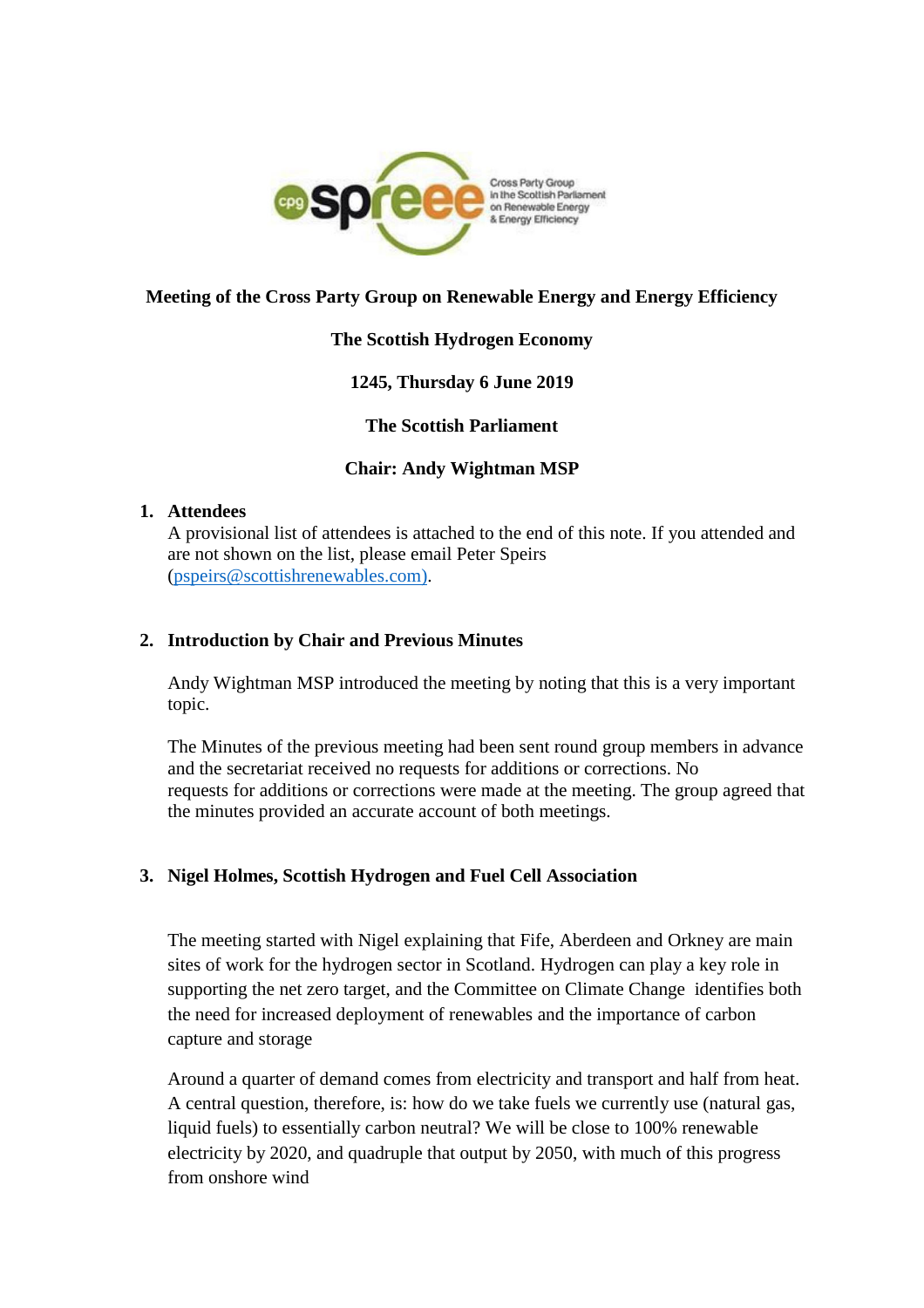There is a challenge associated with this: there is a constraint (an imbalance between supply and demand) from this. It is possible to convert excess electricity from onshore or offshore wind to hydrogen and more of general electricity to hydrogen: this would be green hydrogen. The Levenmouth project has shown that you can use wind and solar power to turn some of this electricity into hydrogen using a private wire network. In Aberdeen. Hydrogen buses have travelled 1 million miles and carried 1 million passengers. The buses are almost as reliable as conventional buses mechanically and in refuelling and can be made in Scotland: Larbert's Alexander Dennis has worked on a hydrogen version of their bus giving a full day's range and the fuel cell that can provide heat, Orkney is ahead of the curve in terms of renewables. The Big Hit project is creating a real pipeline of hydrogen work in Scotland and the Chapensea-Kirkwall HiSeas 3 Ferry is expected to be operation in 2021.

The big opportunity is linking hydrogen to offshore wind. This is now starting to happen internationally, likely to be ORSTED who do it first in the Netherlands, but we need to ensure that this happens in Scotland as we can make a huge contribution to achieving net zero and using the skills in the oil and gas industry to transition to heat, power and heavy duty transport.

# **4. Nigel Holmes, Scottish Hydrogen and Fuel Cell Association (On behalf of Scottish Gas Networks)**

Nigel apologised on behalf of SGN, whose speaker was unable to make it. The big challenge with heat is that it is seasonal. Gas networks have been very reliable in responding to this, and SGn has to prepare for a 1 in 20 winter situation (see e.g. the Beast from the East).

How do we decarbonise this gas network? SGN are going through a process

- o Replacing gas with biogas
- o Looking at billing and GSNR regulation
- o Then introducing 2% hydrogen to the network (at St Fergus)
- o SGN working in partnership with all the gas redistribution networks across the **IK**

Transition to a hydrogen network will involve not just what goes on in the network but how you produce the gas. SGN and others have various projects looking at converting the network to hydrogen, but it is central to work with consumers. There is the Acorn project, which produces hydrogen from methane, and creates C02 which can be stored offshore.

The industry can look at Aberdeen sites to see how to decarbonise gas networks in relation to heat, transport and manufacturing, The same approach is being considered in London and the South East of England. In Scotland, Grangemouth already produces a lot hydrogen, so that can be useful in demonstrating the scale of the potential.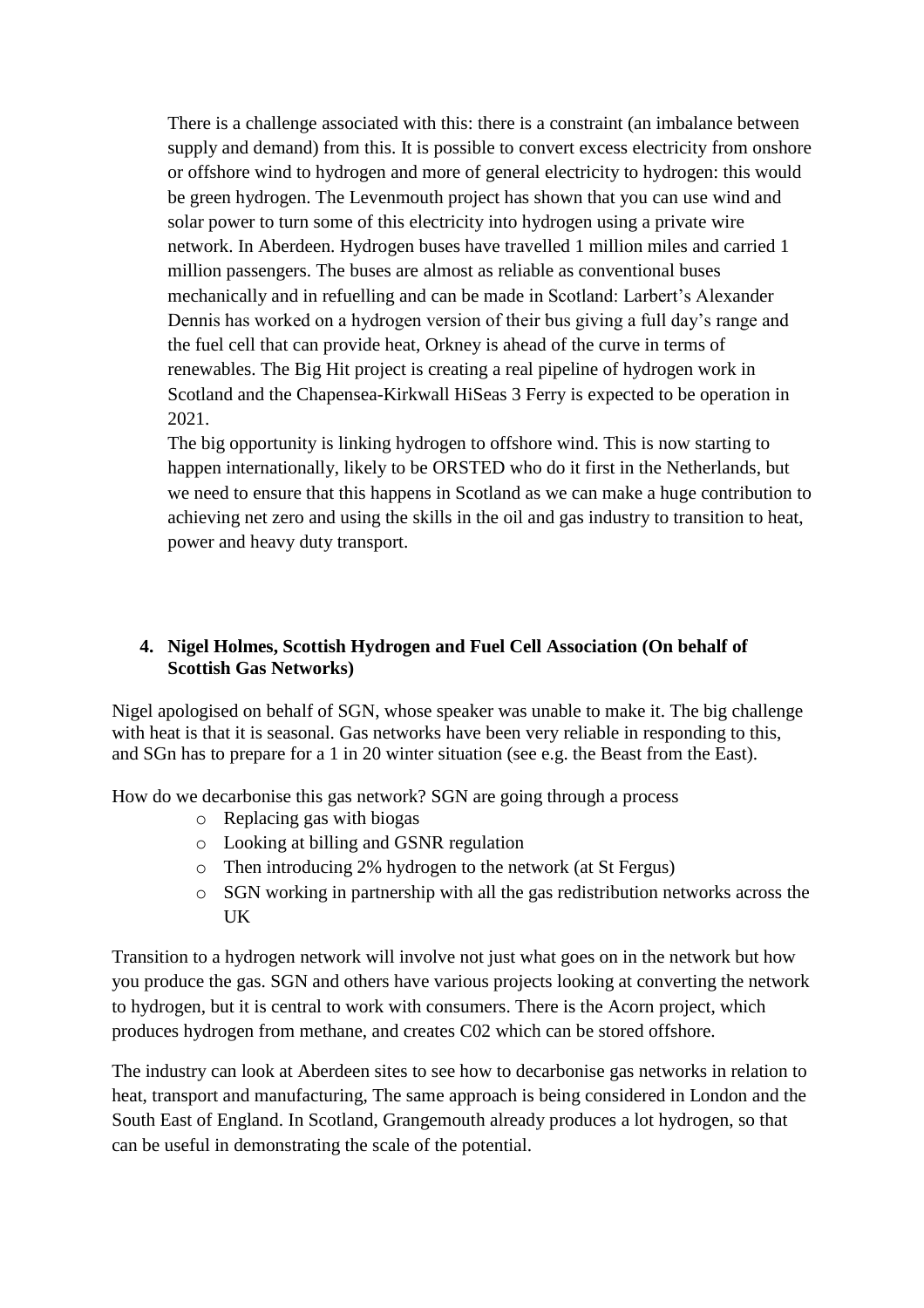With seasonal demand, we must have seasonal supply. This can be achieved through largescale storage underground, perhaps using existing gas storage areas. At the same time, there is a lot of consideration going into the practicality of hydrogen at a household level: what will the acceptance be from the consumer? Will someone who has a combi boiler be open to changing? There remains need for education on social change.

# **5. Gavin Catto, Green Cat Renewables**

GCR is not an R&D company. It is focused on project development and development support. GCR is a group of companies started in Scotland in 2005; historically, it focused on small-scale renewables funded by FiT and RO, but, in 2015, it had to reconsider the future due to changes in UK Government policy.

It was clear that there was a move to subsidy-free renewables with larger turbines and projects; it was also that the old approach of building non-smart projects was over: there was a need to move to smart projects (not just what works for the generators but what is required for the system) with a focus on storage and co-location.

GCR has also looked to go beyond Scotland, setting up and office in Canada and potentially opening one in California. Hydrogen is the obvious solution to fill a large gap in how to tackle the decarbonisation of heat and transport. GCR had an opportunity to invest in a company, Eneus, which was founded 3 years ago with a purpose to develop low cost, green hydrogen from renewable sources. The gamechanger for hydrogen businesses is the incredible drop in renewable electricity cost, particularly in the USA where the cost of renewables is less than half the wholesale cost of electricity in the UK.

If we are going to be serious in hitting our net zero target there is likely to be a nearly exponential growth in the demand for hydrogen across the economy.

There is a problem, however: how do you transport hydrogen? It can be very energy intensive to compress hydrogen (15% embedded energy). Liquification can be done, but taking up 40% of embedded energy. If you convert hydrogen to ammonia, however, you use significantly less embedded energy with many other benefits. Ammonia store also provides significantly higher levels of storage than the alternatives.

With greater penetration of renewables on the grid, these processes can function at a wide range of scales and can balance the network.

# **6. Questions and Answers**

**A range of questions were directed at the panel; please note that the intention of this meeting note is not to record a verbatim account of the meeting. Questions posed to the panel and answers received included:**

Shouldn't the focus be on green rather than blue hydrogen?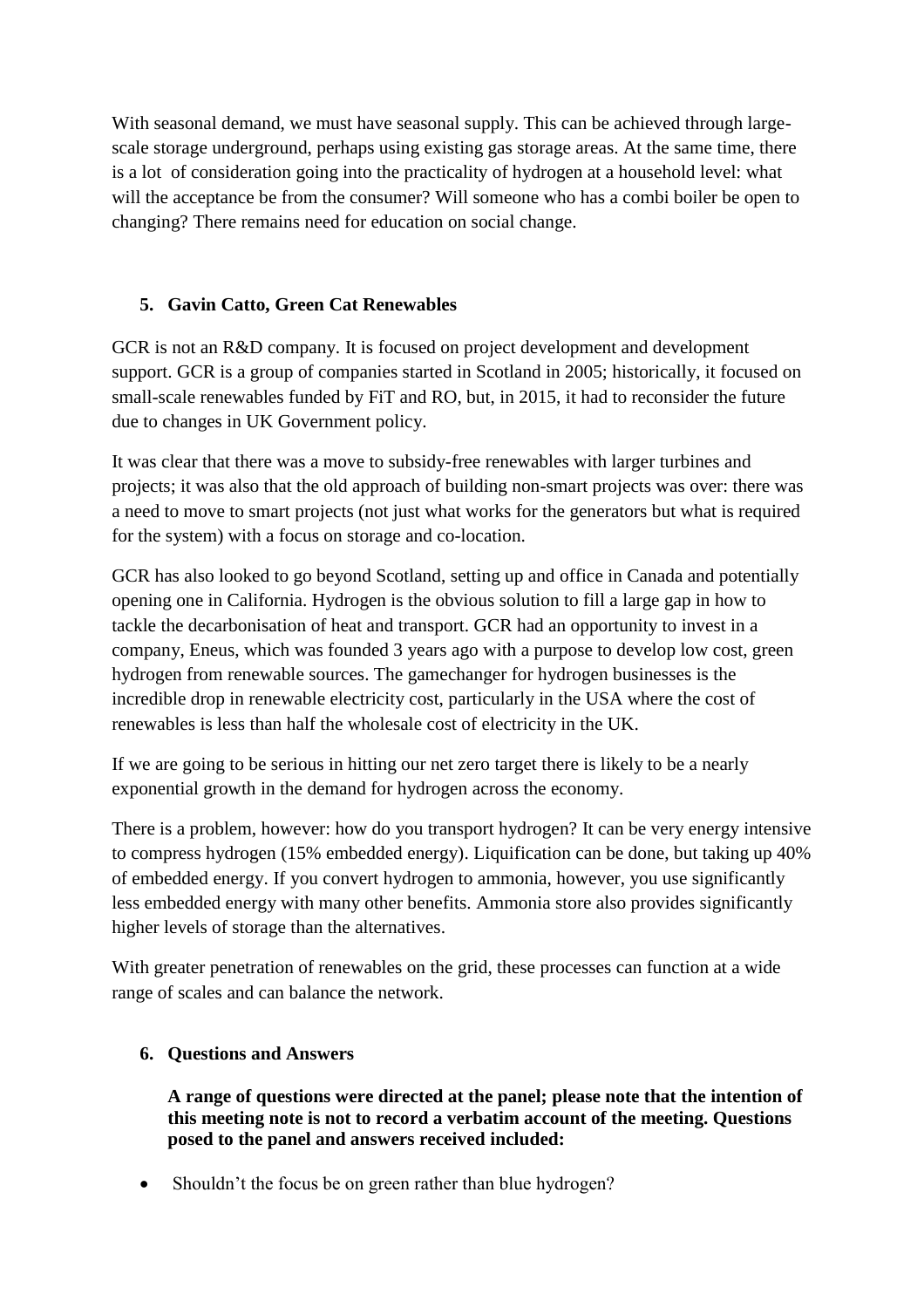- o Nigel said that the CCC is a clear call to action that goes beyond renewables and blue hydrogen is an important part of that
- If we're talking about decarbonising the gas grid at the same time we've maximised our energy efficiency, with 17% from district heating, is there a minimum level of gas demand to maintain the gas grid?
	- o Gavin said that the gas pipeline issue is a good one to raise, and there are comparable issues in elements of the electricity grid; Nigel said that when we look at decarbonising the power networks it is quite attractive to look at things in isolation, but this cannot be done; around 60% of electricity used during beast in the east came from gas networks. Scottish Government's energy networks vision sets out that if we're going to achieve decarbonisation you must look at interfaces of gas and power networks
- What is the sweet spot for hydrogen for the economy?
	- o Nigel said that this is an important question. The timescales for decarbonisng are very ambitious, and the SGN work is so important because they look at the technical aspects *and* the consumer acceptance aspect. An Oban project involved checking 1100 consumers' gas appliances to see if they were suitable. SGN wants to give consumers the choice of using hydrogen to decarbonise at low cost and make Scotland a magnet for those interested in hydrogen
- 7. Gavin said that what has taken him by surprise is that renewables is now the cheapest energy source. He is confident that we can produce hydrogen more cheaply, but this must be done at scale. What he is aiming at is fairly large production that can be used in whatever way in order to achieve that scale and cut costs; economics will then dictate that this transition takes place.

## **8. Conclusion and Next Meeting**

Andy thanked the presenters and those in attendance. The next meeting scheduled to take place will be the AGM.

## **9. AOB**

#### **Attendees**

Andy Wightman MSP Alex Burnett MSP Liam McArthur MSP Keith Baker Nigel Holmes Rebecca Bell Mark Cassidy Pete Roche Martin Surridge John Birchmore Laura Russell Caroline Hickling Paul Gill